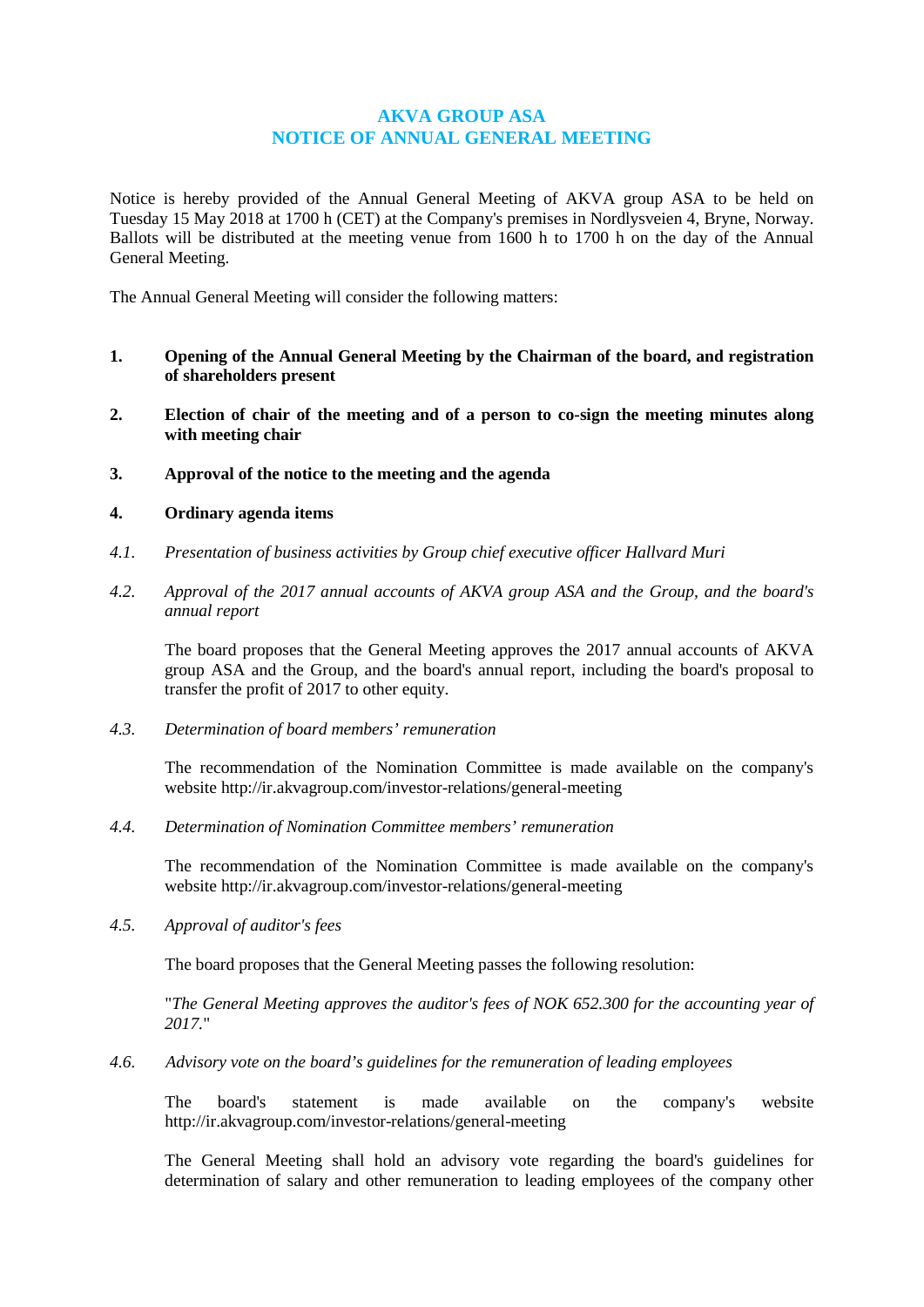than schemes where compensation to leading employees is linked to shares or the developments in the price of the company's shares or of the shares in any other group company.

The board proposes that the General Meeting passes the following resolution:

"*The General Meeting endorses item 2 of the board's statement on the determination of salary and other remuneration to leading employees of the company.*"

*4.7. Approval of the board's guidelines for share-linked incentive arrangements for leading employees*

The board's statement is made available on the company's website <http://ir.akvagroup.com/investor-relations/general-meeting>

The General Meeting shall hold a binding vote regarding the board's guidelines for determination of salary and other remuneration to leading employees linked to shares or the developments in the price of the company's shares or of the shares in any other group company.

The board proposes that the General Meeting passes the following resolution:

"*The General Meeting approves item 3 of the board's statement on the determination of salary and other remuneration to leading employees of the company.*"

*4.8. Consideration of the board's statement on corporate governance in accordance with the Norwegian Accounting Act section 3-3 b*

The company is obliged to give an account on corporate governance, in accordance with the Norwegian Accounting Act. The board's statement is included in the board's annual report for 2017. The board's statement shall be considered at the Annual General Meeting, in accordance with the Norwegian Public Limited Liability Companies Act section 5-6. The board proposes that the General Meeting passes the following resolution:

"*The General Meeting endorses the board's statement on corporate governance, included in the annual report.*"

### *4.9. Election of board members*

The recommendation of the Nomination Committee is made available on the company's website<http://ir.akvagroup.com/investor-relations/general-meeting>

### *4.10. Election of Nomination Committee members*

The recommendation of the Nomination Committee is made available on the company's website<http://ir.akvagroup.com/investor-relations/general-meeting>

### **5 Authorization to increase the share capital**

At the General Meeting of 10 May 2017, the board was authorised to increase the company's share capital by up to NOK 2,583,430. The authorisation is in force until the Annual General Meeting in 2018, however, not later than until 30 June 2018.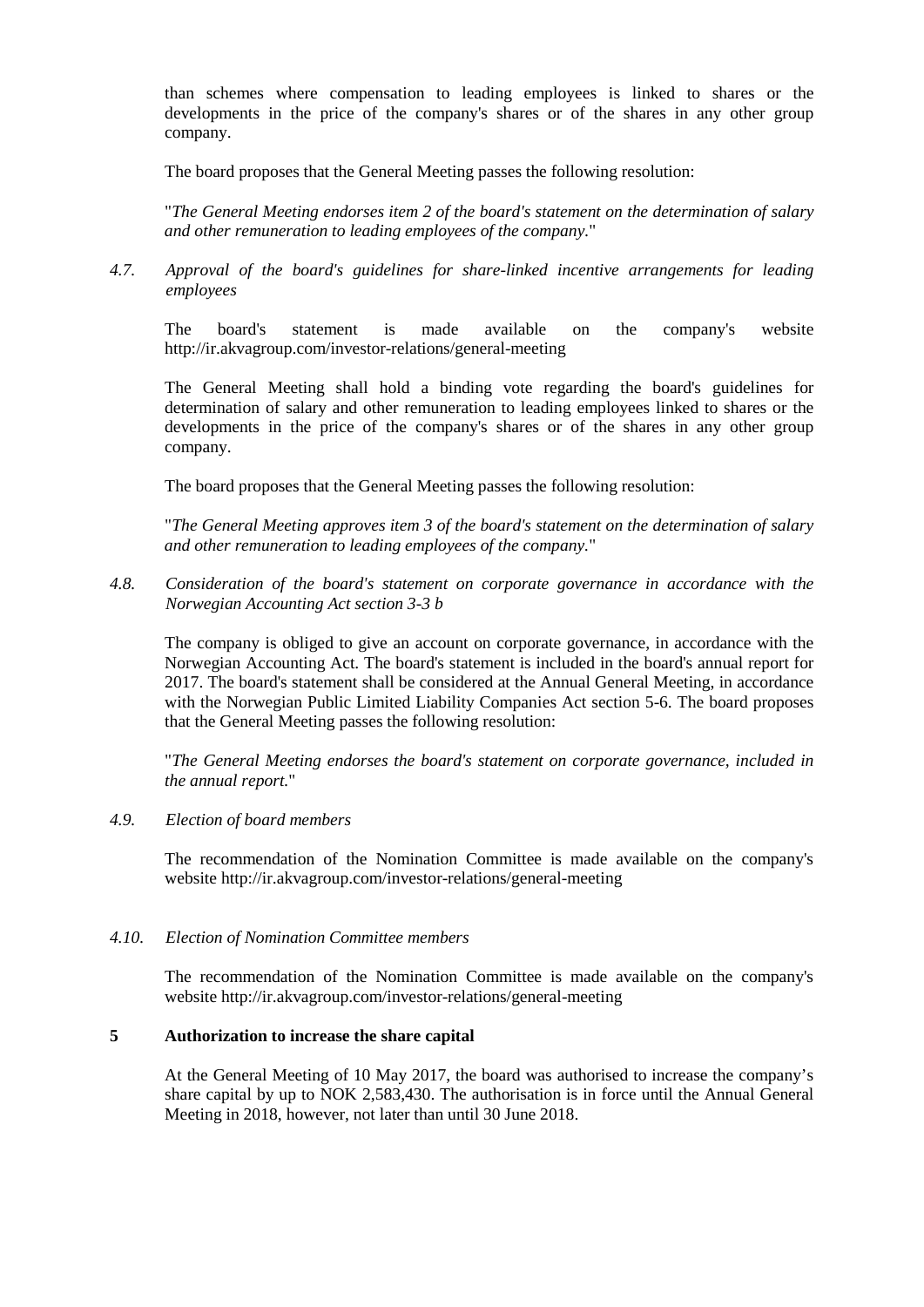To ensure the completion of the Company's strategic goals in the best possible way, the board proposes that the General Meeting grants the board a new authorisation to carry out one or several capital increases.

The purpose of the authorization is to give the board the opportunity to raise additional capital quickly and efficiently in connection with funding of further development and growth of the business. Accordingly, it would be appropriate to give the board the opportunity to make a continuous assessment of and respond to the need for additional capital.

The board's proposal does not permit the pre-emptive right of shareholders to subscribe for shares pursuant to section 10-4 of the Public Limited Liability Companies Act to be waived.

The board proposes that the General Meeting passes the following resolution:

*"The board is authorized to increase the company's share capital by up to NOK 2,583,430, through subscription of new shares. The authorization does not authorize the board to waive the pre-emptive right of shareholders pursuant to section 10-4 of the Public Limited Liability Companies Act (the "Act"), nor carry out a capital increase through payments in nonmonetary assets, nor incur special obligations on behalf of the company as set out in section 10-2 of the Act, nor decisions on mergers pursuant to section 13-5 of the Act, and may not be used in connection with the company's option program.*

*The authorization shall be in force until the earlier of the time of the Annual General Meeting in 2019 and 30 June 2019. This authorization replaces all previous authorizations to the board to increase the company's share capital."*

### **6. Authorisation to purchase own shares**

At the General Meeting of 10 May 2017, the board was authorised to purchase the company's own shares up to a total nominal value of NOK 645,857, which equals to approximately 2.5 % of the Company's share capital. The authorisation is in force until the Annual General Meeting in 2018, however, not later than until 30 June 2018. A new authorisation to purchase own shares will provide the board with desired flexibility and opportunity, inter alia in connection with acquisitions where the consideration shall consist of shares in the company. The board accordingly proposes that the General Meeting passes the following resolution:

*"The board is, pursuant to Section 9-2 to 9-4 of the Public Limited Liability Companies Act, authorized to purchase and hold shares in the Company. The shares to be acquired under this authorization shall not be acquired at a higher value than at market terms on a regulated market where the shares are traded, and the minimum and maximum price that may be paid for each share is NOK 1 and NOK 150, respectively.*

*This authorization may be used one or several times. The maximum face value of the shares which the Company may acquire pursuant to this authorization is in total NOK 645,857 which equals to approximately 2.5 % of the Company's share capital.*

*Acquisition of shares pursuant to this authorization may only take place if the Company's distributable reserves according to the most recent balance sheet exceed the remuneration for the shares to be acquired. The board is free to determine how the company's own shares will be acquired and sold, provided an acquisition under this authorization must be in accordance with prudent and good business practice, with due consideration to losses which may have occurred after the balance-sheet date or to such expected losses.*

*The authorisation shall be in force until the Annual General Meeting in 2019, however, not later than until 30 June 2019. This authorization replaces the authorization to the board to purchase own shares, given by the General Meeting on 10 May 2017."*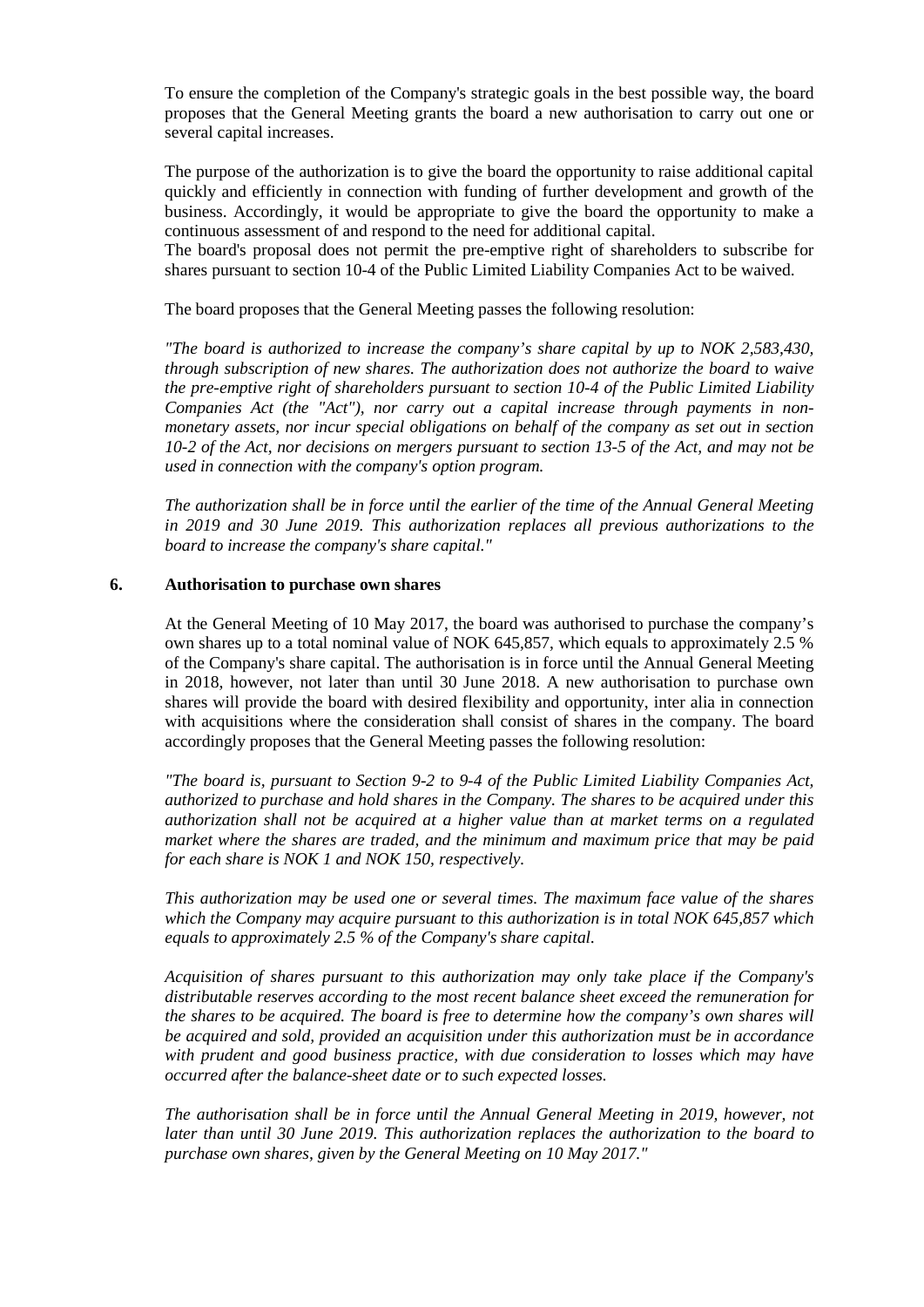# **7. Authorisation to the board to approve the distribution of dividends**

The company's financial result in 2017 enables dividend distributions as set out in the company's dividend policy. In order to facilitate semi-annual distributions of dividends in line with the company's dividend policy, to the extent deemed appropriate based on the company's financial situation, the board proposes that the general meeting passes the following resolution:

*"The board of directors is authorised pursuant to the Public Limited Liability Companies Act § 8-2(2) to approve the distribution of dividends based on the Company annual accounts for 2017. The authorisation also includes distribution in the form of repayment of paid-in-capital.* 

*The authorisation may be used to approve the distribution of dividends up to an aggregated amount of NOK 75,000,000.*

*The authorisation is valid for dividends from and including the second quarter of 2018 and until the Annual General Meeting in 2019, however, not later than until 30 June 2019.*

*The board determines from which date the shares will be traded ex-dividend.* 

*This authorization replaces the authorization to the board to approve the distribution of dividends, given by the General Meeting on 10 May 2017."*

\*\*\*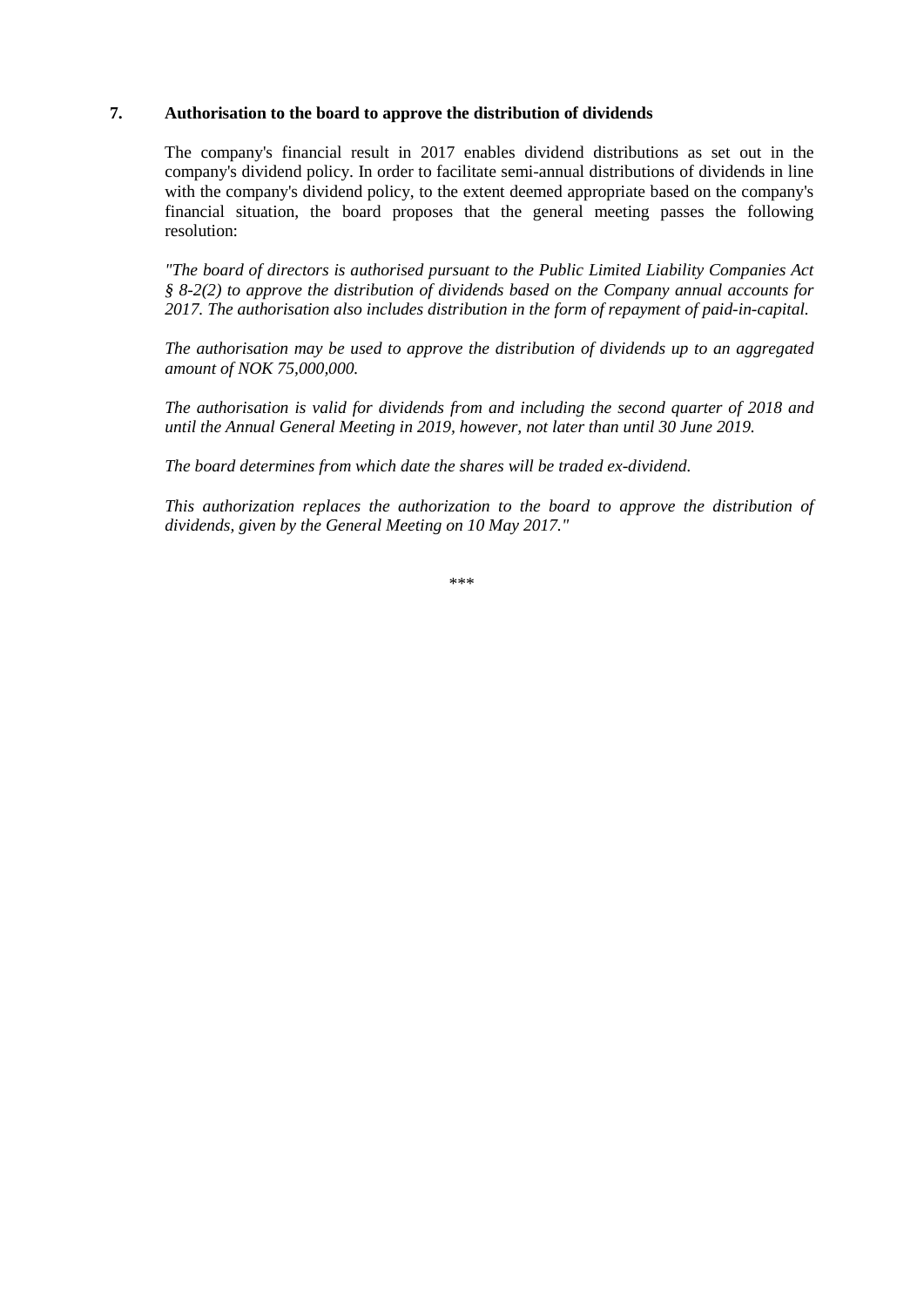#### **The shares of the company and the right to vote for shares**

The company's share capital is NOK 25,834,303 divided into 25,834,303 shares. Each share is entitled to one vote.

Each shareholder has the right to vote for the number of shares owned by the shareholder and registered on an account in the Norwegian Central Securities Depository (VPS) belonging to the shareholder at the time of the Annual General Meeting. If a shareholder has acquired shares and the share acquisition has not been registered with the Norwegian Central Securities Depository (VPS) at the time of the Annual General Meeting, voting rights for the acquired shares may only be exercised if the acquisition is reported to VPS and proven at the Annual General Meeting. In case of ownership transfer, the parties may agree that the seller can exercise the shareholder rights until the rights have been assumed by the acquirer.

Voting rights for shares registered in VPS accounts belonging to custodians, cf. the Public Limited Liability Companies Act § 4-10, may, from the company's point of view, not be exercised either by the beneficial owner or the custodian. However, the beneficial owner of the shares may exercise voting rights if he proves that he has taken the necessary actions to terminate the custodianship of the shares and that the shares will be transferred to an ordinary VPS account in the name of the owner. If the owner can prove that he has initiated such measures and that he has a real shareholder interest in the company, he may, in the opinion of the company, vote for the shares even if they are not yet registered in an ordinary VPS account.

#### **The shareholders' rights**

A shareholder has the right to put matters on the agenda if the matter is reported in writing to the Board of Directors within 17 April 2018 along with a proposal to a draft resolution or an explanation as to why the matter has been put on the agenda, cf. § 5-11 of the Public Limited Liability Companies Act.

A shareholder has the right to make proposals for a resolution regarding the items which will be considered by the General Meeting.

A shareholder has the right to require the members of the Board of Directors and the General Manager to provide necessary information to the General Meeting that may influence the approval of the annual accounts and the annual report, items which have been presented to the shareholders for decision, the company's financial position, including information on other companies in which the company participates, and other items to be considered at the Annual General Meeting, unless the information requested may not be disclosed without causing disproportionate damage to the company.

If additional information is necessary, and an answer cannot be given at the Annual General Meeting, a written answer shall be prepared within two weeks from the date of the Annual General Meeting. Such answer shall be available to the shareholders at the company's premises and be sent to shareholders requesting the information. If the answer is considered material for evaluation of the circumstances mentioned in the previous paragraph, the answer should be sent to all shareholders with known address.

#### **Registration of attendance to the Annual General Meeting**

Shareholders who wish to participate at the Annual General Meeting, either in person or by proxy, must complete and submit the attached attendance form or the attached form of proxy, to AKVA group ASA, v/ Svein Grude, Post box 271, Nordlysveien 4, 4349 Bryne and by email investorrelations@akvagroup.com. In case the shareholder is a legal entity, a certificate of registration must accompany the attendance form. Otherwise, the shareholder must bring a certificate of registration to the General Meeting. We kindly request that the attendance form is received by AKVA group ASA no later than Monday 14 May 2018, at 12:00 h local time, Bryne.

#### **Proxy**

A shareholder, who is not present at the General Meeting in person, may grant proxy to a nominated proxy holder. Any proxy form not naming any particular proxy holder will be deemed given to the chairman of the board or a person designated by him. Enclosed with the Notice of Annual General Meeting is a form for granting proxy. We kindly ask you to send the proxy by post to AKVA group ASA, v/ Svein Grude, Post box 271, Nordlysveien 4, 4349 Bryne and by email investorrelations@akvagroup.com. In case the shareholder is a legal entity, a certificate of registration must be enclosed to the form of proxy. Online registration of proxy with voting instructions is not possible.

Shareholders may also grant proxy with voting instructions. A separate proxy form for such detailed voting instructions is enclosed with the Notice of Annual General Meeting. Proxy with voting instructions should be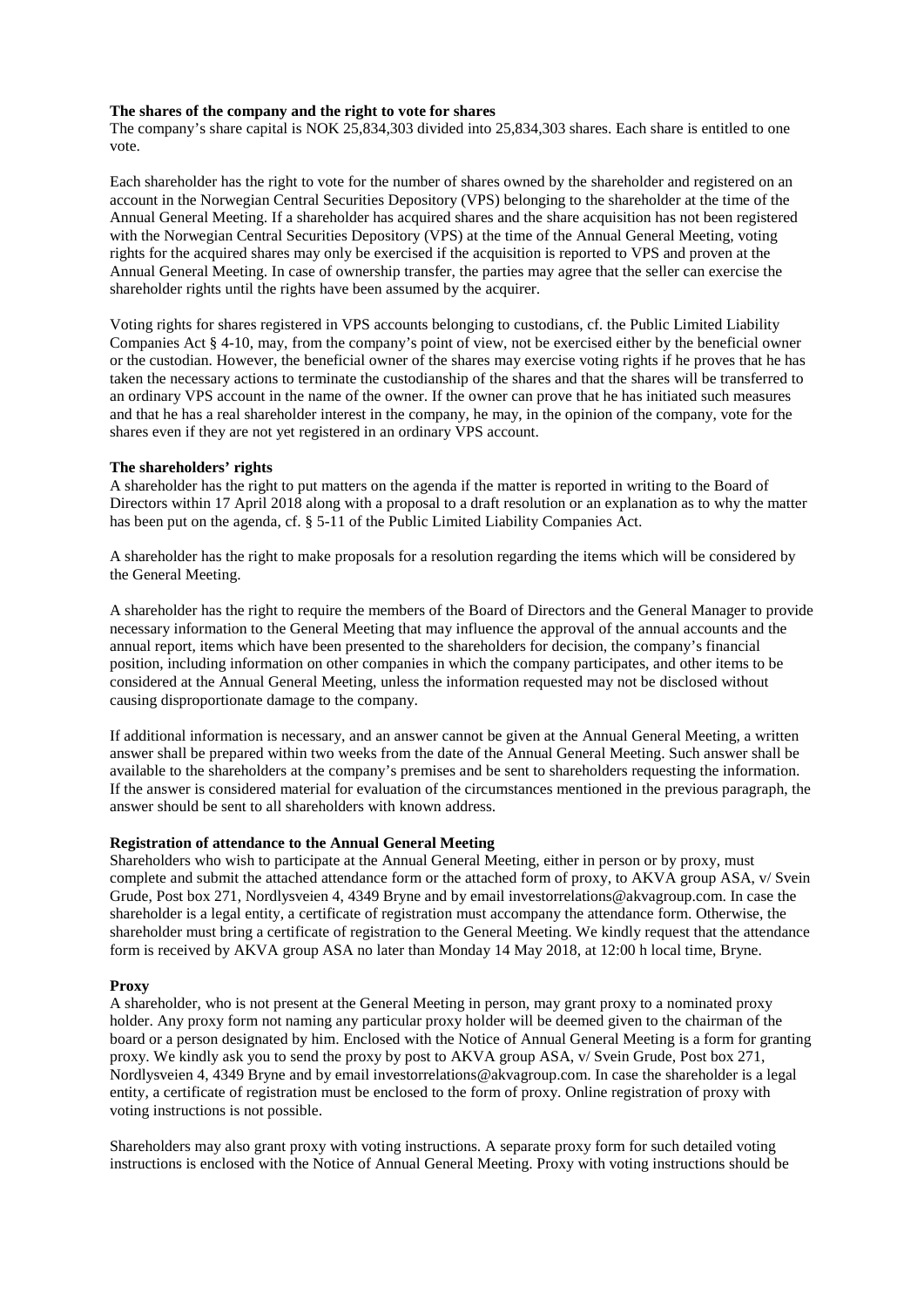sent by post AKVA group ASA, v/ Svein Grude, Post box 271, Nordlysveien 4, 4349 Bryne and by email investorrelations@akvagroup.com.

We kindly request that all proxies, with and without instructions, are received by AKVA group ASA no later than Monday 14 May 2018, at 12:00 h local time, Bryne. Proxies not received by the company within the deadline, must be presented at the General Meeting in original (accompanied by a certificate of registration if the shareholder is a legal entity).

#### **Documents and proposals for resolutions**

In accordance with article 8 of the company's Articles of Association, documents regarding matters which are dealt with at the General Meeting are displayed on the company's website [http://ir.akvagroup.com/investor](http://ir.akvagroup.com/investor-relations/general-meeting)[relations/general-meeting,](http://ir.akvagroup.com/investor-relations/general-meeting) and are consequently not distributed together with the notice. Nevertheless, each shareholder has the right to have the documents sent to him or her free of charge, upon request to the company. Shareholders may request the documents from the company by e-mail investorrelations@akvagroup.com or by post to AKVA group ASA, v/ Svein Grude, Post box 271, Nordlysveien 4, 4349 Bryne. The company's website also displays the proposals for resolutions on the items on the agenda.

In accordance with section 5-12 (1) of the Norwegian Public Limited Liability Companies Act, the Chairman of the board, Hans Kristian Mong will open the General Meeting.

\*\*\*

The Notice of the General Meeting and additional information related to the General Meeting is also available at the Company's website www.akvagroup.com

\*\*\*

11 April 2018 AKVA group ASA The Board of Directors

Enclosure: Notice of Attendance/Proxy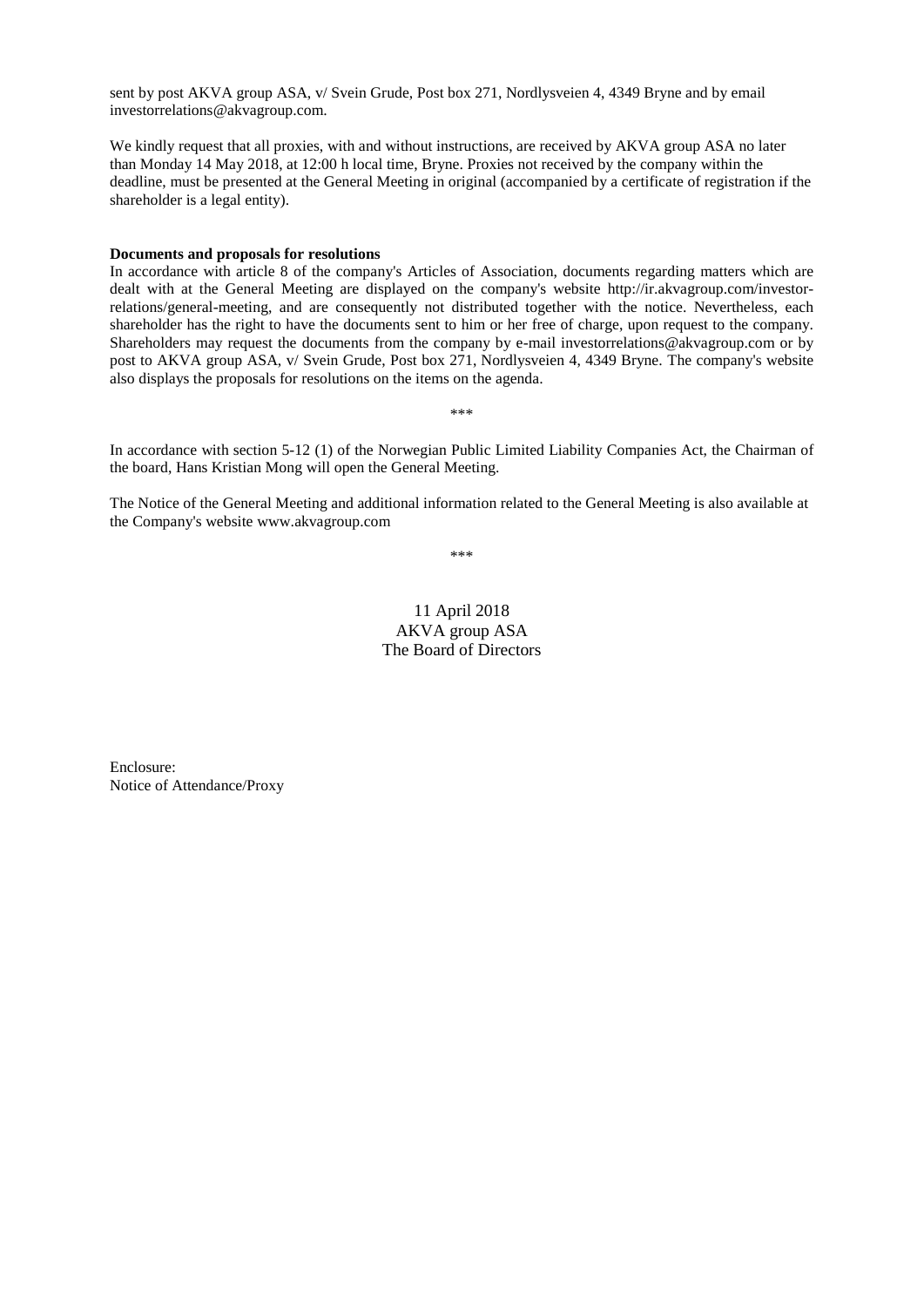#### **ATTENDANCE FORM, ANNUAL GENERAL MEETING**

*Shareholders who wish to attend the Annual General Meeting of AKVA group ASA to be held on 15 May 2018 at Bryne, must send this form by post to AKVA group ASA, v/ Svein Grude, Post box 271, Nordlysveien 4, 4349 Bryne and by email investorrelations@akvagroup.com. The attendance form should be received by AKVA group ASA no later than 14 May 2018 at 12:00 h local time, Bryne. In case the shareholder is a legal entity, a certificate of registration must accompany the attendance form.* 

|            |                                                      | In case the shareholder is a legal entity, it will be represented by: |                                                                                        |
|------------|------------------------------------------------------|-----------------------------------------------------------------------|----------------------------------------------------------------------------------------|
|            |                                                      |                                                                       | Person who represents the entity                                                       |
|            |                                                      |                                                                       | (to grant proxy, please use the form of proxy below)                                   |
|            |                                                      |                                                                       | (shareholders name in capital letters) will attend at AKVA group ASA's Annual          |
|            | General Meeting, 15 May 2018 at 17:00, and vote for: |                                                                       |                                                                                        |
|            |                                                      | own shares                                                            |                                                                                        |
|            | .                                                    | other shares in accordance with enclosed proxy                        |                                                                                        |
| A total of |                                                      | shares.                                                               |                                                                                        |
|            |                                                      |                                                                       |                                                                                        |
| Place/date |                                                      |                                                                       | Shareholder's signature                                                                |
|            |                                                      |                                                                       | (Sign only by own attendance. To grant proxy, please)<br>use the form of proxy below.) |
|            |                                                      |                                                                       |                                                                                        |

#### **PROXY (WITHOUT VOTING INSTRUCTIONS)**

*This form of proxy is for proxy without voting instructions. A shareholder who wishes to grant proxy with voting instructions, shall use the form on the next page. If you are not able to attend the Annual General Meeting, a nominated proxy holder can be granted your voting authority. Any proxy not naming proxy holder will be deemed given to the chairman of the board or a person designated by him. In case the shareholder is a legal entity, a certificate of registration must accompany the form of proxy.*

*We kindly ask you to send the proxy form by post to AKVA group ASA, v/ Svein Grude, Post box 271, Nordlysveien 4, 4349 Bryne and by email investorrelations@akvagroup.com. The proxy should be received by AKVA group ASA no later than 14 May 2018 at 12:00 h.*

\_\_\_\_\_\_\_\_\_\_\_\_\_\_\_\_\_\_\_\_\_\_\_\_\_\_\_\_\_\_\_\_\_\_\_\_ (shareholder's name in capital letters) hereby grants (tick off the right box, and fill out name of proxy, if applicable)

 $\Box$  The chairman (or a person designated by him).

□ \_\_\_\_\_\_\_\_\_\_\_\_\_\_\_\_\_\_\_\_\_\_\_\_\_\_\_\_\_\_

Name of self-nominated proxy holder (*Please use capital letters*)

proxy to attend and vote at AKVA group ASA's Annual General Meeting on 15 May 2018 at 17:00 for my/our shares

\_\_\_\_\_\_\_\_\_\_\_\_\_\_\_\_\_\_\_\_\_\_\_\_ \_\_\_\_\_\_\_\_\_\_\_\_\_\_\_\_\_\_\_\_\_\_\_\_\_\_\_

Place/date Shareholder's signature